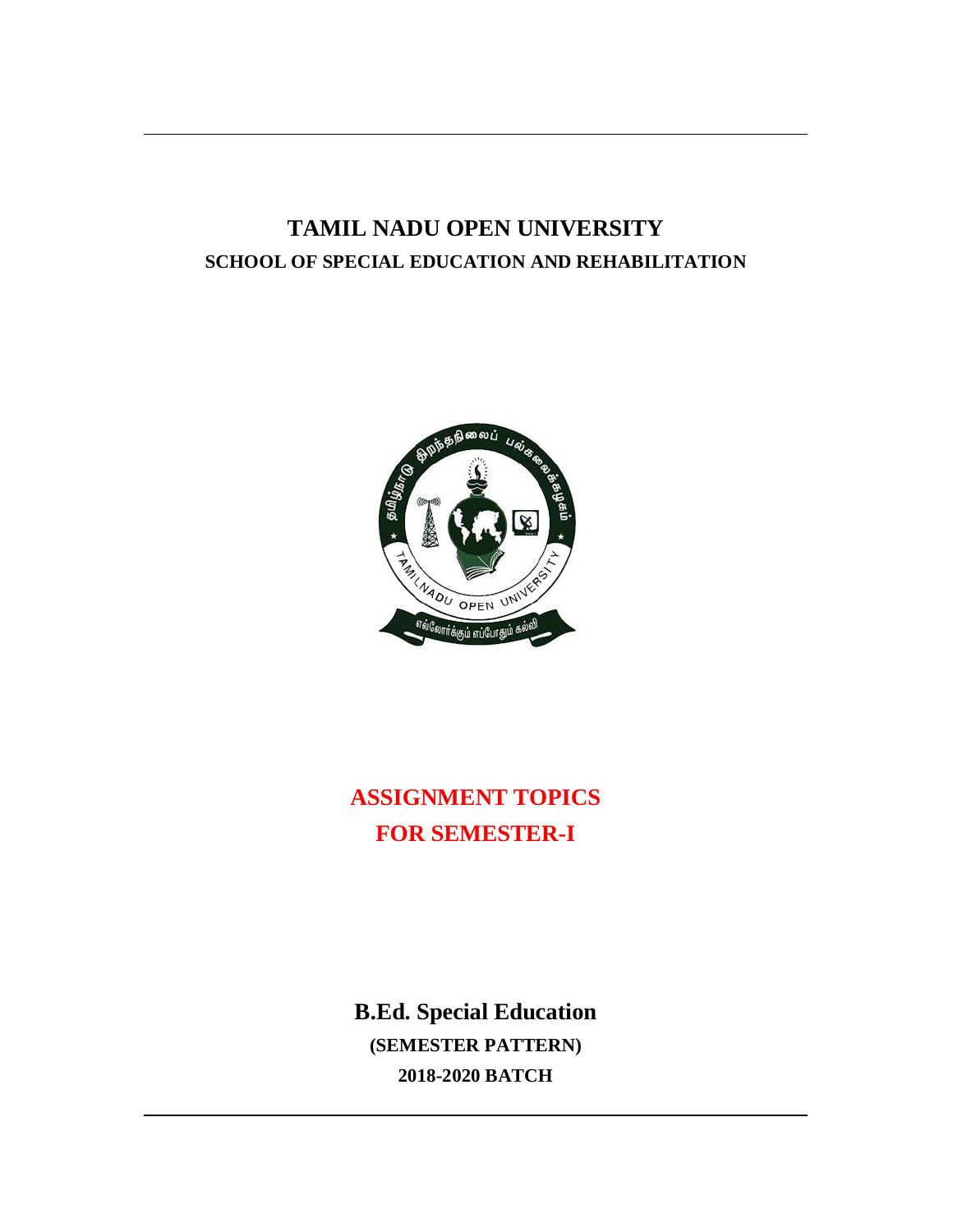# **SED-11: HUMAN GROWTH & DEVELOPMENT**

# **(Answer Assignment 01 or 02; Assignment 03 is compulsory)**

 $($ ஒப்படைப்பு 01 அல்லது 02-ற்கு விடையளிக்கவும்; ஒப்படைப்பு 03 கட்டாயமானது.)

# **Assignment 01**

# **Answer each of the following questions in about 500 words.**

1. Enumerate the need to know about the various developments during adolescence period. குமாரப்பருவத்தில் ஏற்படும் பல்வேறு வளர்ச்சி மாற்றங்களைப் பற்றி அறிந்துகொள்வதன் தேவைகளை வரிசைப்படுத்தி எழுதுக.

2. Describe the important developments from infancy to adulthood.

சிசுப்பருவம் முதல் குமரப்பருவம் வரையுள்ள முக்கிய வளர்ச்சிகளை விவரி.

3. Briefly explain the Cognitive theories.

அறிதிறன் கோட்பாடுகளை சுருக்கமாக விளக்குக.

**(OR)**

# **Assignment 02**

# **Answer each of the following questions in about 500 words.**

- 1. Discuss about the environmental factors that influence the early childhood. முன்குழந்தப் பருவத்தை பாதிக்கும் தழல் சார்ந்த காரணிகளைப் பற்றி விவாதி.
- 2. Explain the importance of Life skills and Independent living வாழ்க்கைத் திறன்கள் மற்றும் சார்பற்ற வாழ்க்கையின் முக்கியத்துவத்தை விளக்குக.
- 3. Describe the role of Play in enhancing the development. வளர்ச்சியை அதிகரிப்பதில் விளையாட்டின் பங்கை விவரி.

# **Practical Oriented Assignment 03 (Compulsory)**

# **Answer the following question in about 1500 words**.

1. Explain the psycho-social issues related to Puberty, and mention your suggestions for overcoming their psycho-social problems. பருவமடைதலோடு தொடர்புடைய சிக்கல்களை விளக்குக மற்றும் இவற்றிலிருந்து வெளிவர உங்களது பரிந்துரைகளைக் குறிப்பிடுக.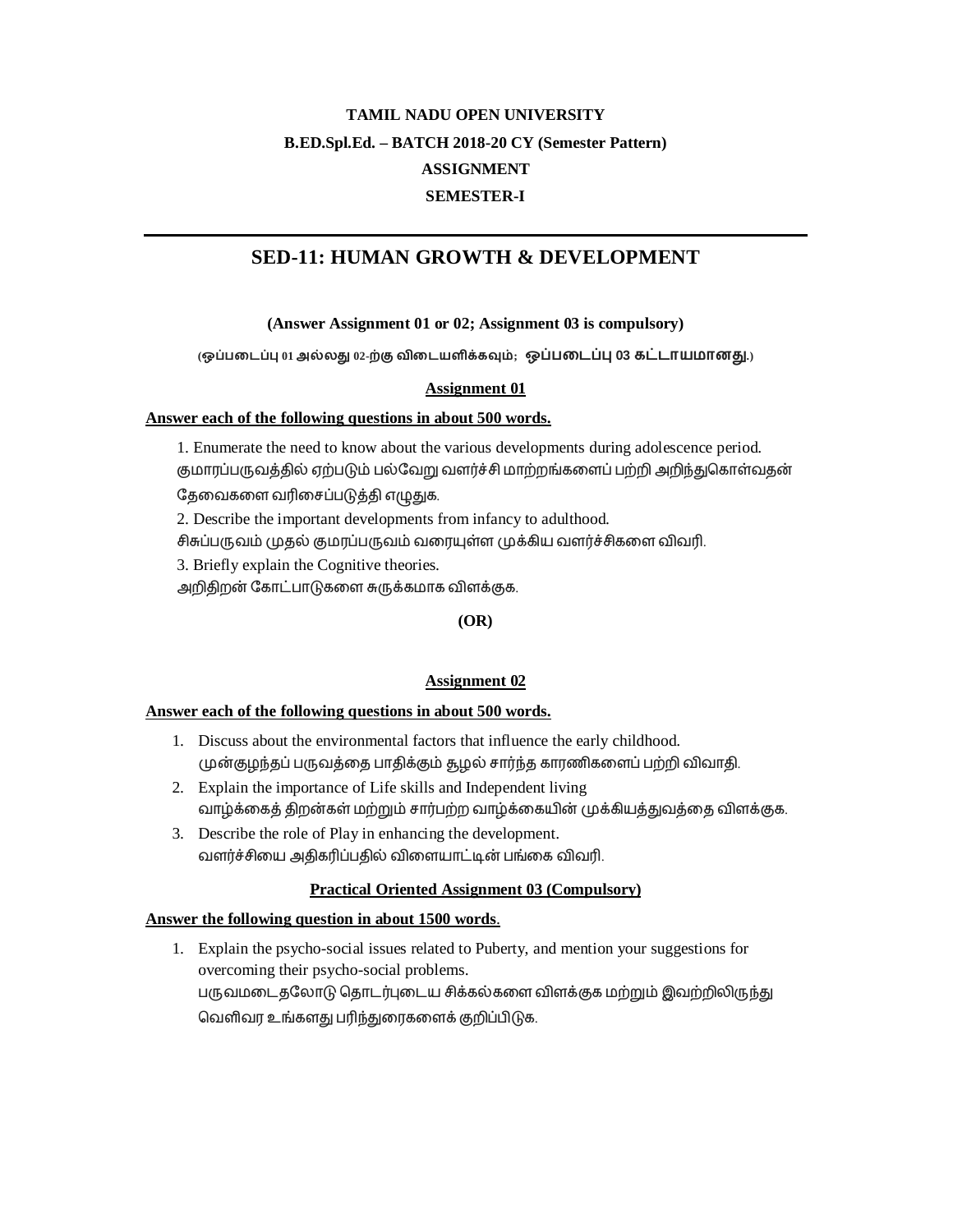# **SED-12: CONTEMPORARY INDIA AND EDUCATION**

# **(Answer Assignment 01 or 02; Assignment 03 is compulsory)**

 $($ ஒப்படைப்பு 01 அல்லது 02-ற்கு விடையளிக்கவும்; ஒப்படைப்பு 03 கட்டாயமானது.

# **Assignment 01**

#### **Answer each of the following questions in about 500 words.**

- 1. Describe the various Agencies of Education. கல்வியின் பல்வேறு முகைமைகளை விவரி.
- 2. Compare the Philosophical foundations of Education of Gandhi and Tagore. காந்தி மற்றும் தாகூரின் கல்வியின் அடிப்படைத் தத்துவங்களை ஒப்பிடு.
- 3. Contrast various philosophies of Education in relation to Teacher, Student and Teaching Learning Process. ஆசிரியர், மாணவர் மற்றும் கற்றல் கற்பித்தல் செயல்பாடு இவற்றை பல்வேறு

கல்வித் தத்துவங்கள் வழி நின்று வேறுபடுத்துக.

# **(OR)**

# **Assignment 02**

# **Answer each of the following questions in about 500 words.**

- 1. "India has Unity in Diversity"- Discuss. "இந்தியா வேற்றுமையில் ஒற்றுமையைக் கொண்டுள்ளது" - விவாதி.
- 2. Describe briefly about Right to Education and Universalisation of Education. கல்விபெற உரிமை மற்றும் கல்வியை அனைவருக்குமாக்குதல் ஆகியவற்றை விவரி.
- 3. Discuss the features of National Policy for Persons with Disabilities-2006. ஊனமுற்றோருக்கான தேசியக் கொள்கையின் சிறப்பியல்புகளை விவாதி.

# **Practical Oriented Assignment 03 (Compulsory)**

# **Answer the following question in about 1500 words**.

Express your views on issues and challenges in providing special education for children with disabilities and suggest some guidelines for community based education.

ஊனமுற்ற குழந்தைகளுக்குச் சிறப்புக் கல்வி அளிப்பதில் உள்ள பிரச்சினைகள் மற்றும் சவால்கள் பற்றிய உமது கருத்துக்களைத் தருக மற்றும் சமூகம் சார்ந்த கல்விக்கான சில வழிகாட்டுதல்களைப் பரிந்துரைக்கவும்.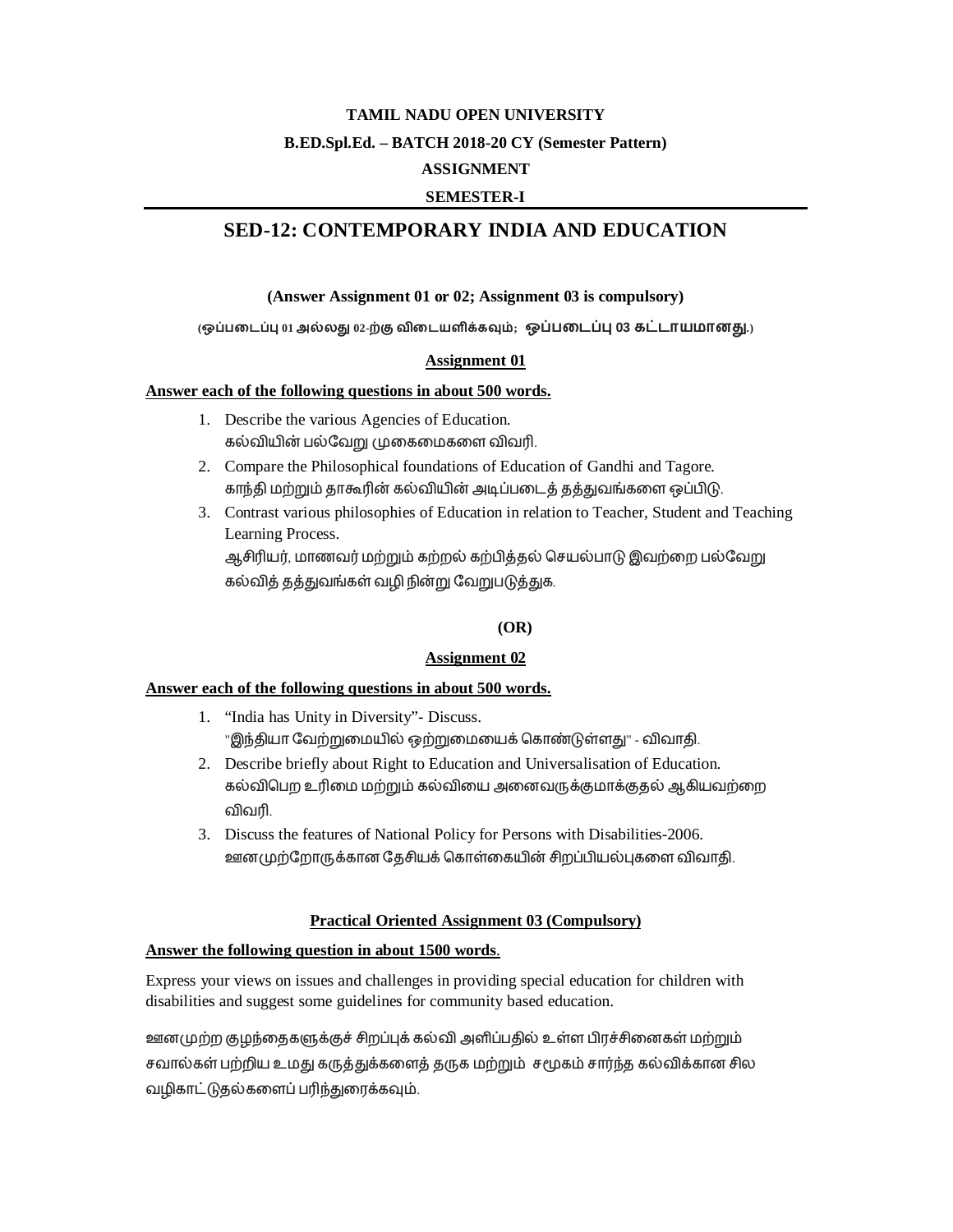# **SED-13: INCLUSIVE EDUCATION**

#### **(Answer Assignment 01 or 02; Assignment 03 is compulsory)**

(ஒப்படைப்பு 01 அல்லது 02-ற்கு விடையளிக்கவும்; ஒப்படைப்பு 03 கட்டாயமானது.)

#### **Assignment 01**

#### **Answer each of the following questions in about 300 words.**

- **1.** Describe the Persons with Disability (PWD) Act 1995. ஊனமுற்ற நபர்களுக்கான சட்டம் 1995-ஐ விவரி.
- **2.** Briefly explain the Barriers of Inclusive education. உள்ளடங்கிய கல்வியின் தடைகளை சுருக்கமாக விளக்கவும்.

### **(OR)**

#### **Assignment 02**

#### **Answer each of the following questions in about 300 words.**

- 1. What are the Educational provisions for the Gifted children. மீத்திறன்மிக்க குழந்தைகளுக்கான கல்வி ஒதுக்கீட்டு வழிவகைகள் யாவை.
- 2. Describe the Segregation, Integration and Inclusion of children with disabilities in Education ஊனமுற்ற குழந்தைகளுக்கான கல்வியில் பிரித்துவைத்தல், ஒருங்கிணைத்தல் மற்றும் உள்ளடங்குதல் ஆகியவற்றை விவரிக்க.

#### **Practical Oriented Assignment 03 (Compulsory)**

#### **Answer the following question in about 1000 words**.

Explain your views on role of family in inclusion of students with disabilities in the mainstream.

மையநீரோட்டக் கல்விக்குள் ஊனமுற்ற குழந்தைகளை உள்ளடங்கச் செய்வதற்கு குடும்பத்தின் பங்கினைப் பற்றிய உமது கருத்துக்களை விளக்குக.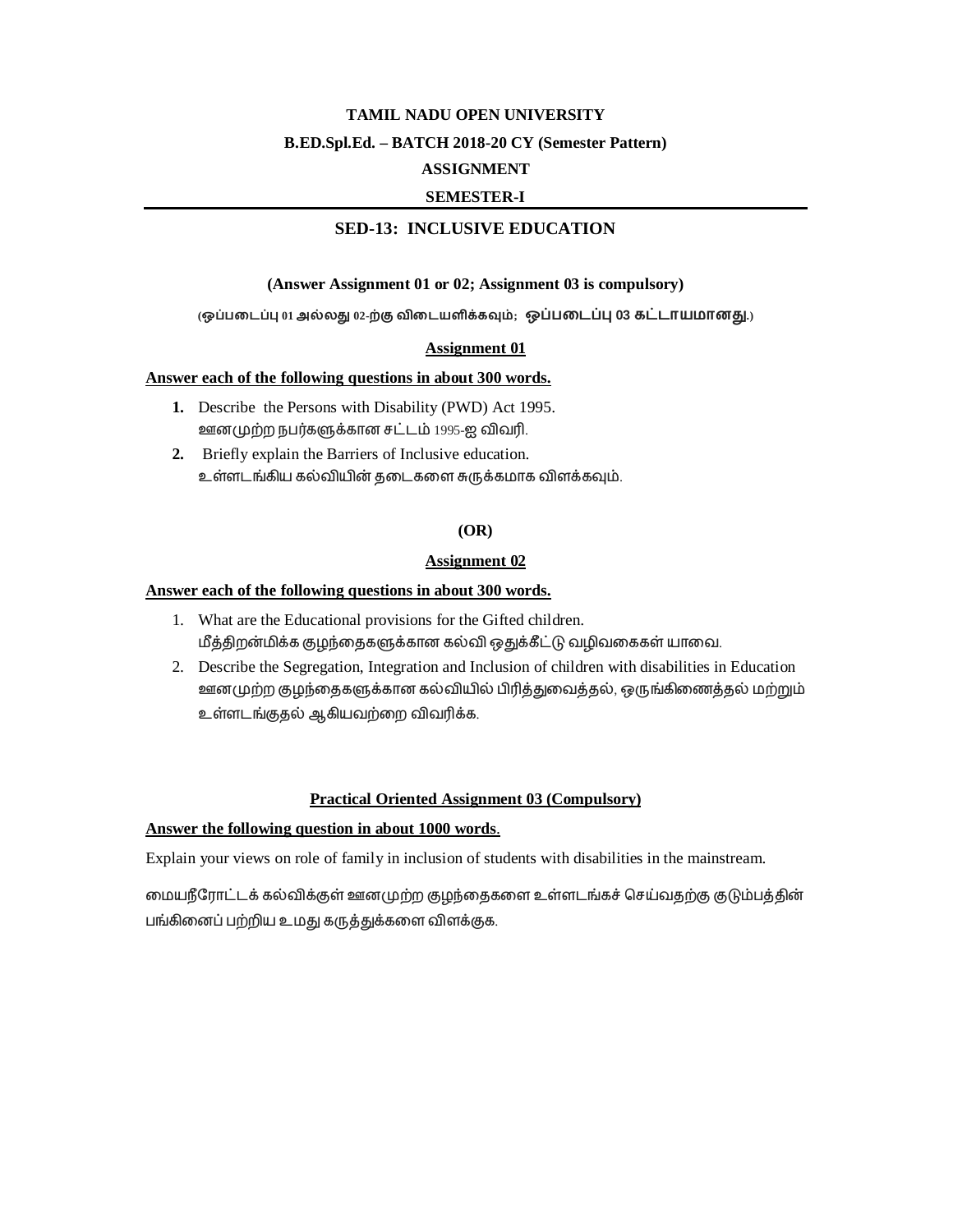# **SED-14: INTRODUCTION TO SENSORY DISABILITIES**

#### (Answer Assignment 01 or 02; Assignment 03 is compulsory)

(ஒப்படைப்பு 01 அல்லது 02-ற்கு விடையளிக்கவும்; ஒப்படைப்பு 03 கட்டாயமானது.)

#### **Assignment 01**

#### Answer each of the following questions in about 300 words.

- 1. Explain the importance of Hearing in communication and what are the problems faced by the Hearing Impaired. தகவல் தொடர்பில் கேட்டல் திறனின் முக்கியத்துவத்தை விளக்குக மற்றும் கேட்டல் குறைபாடுள்ளவர்கள் எதிகொள்ளும் பிரச்சினைகள் யாவை?
- 2. Mention your views on the curriculum and Assistive Devices for the Visually Impaired students.

பார்வைக் குறைபாடுள்ள குழந்தைகளுக்கான கலைத்திட்டம் மற்றும் உதவிச் சாதனங்கள் பற்றிய உமது கருத்துக்களைக் குறிப்பிடுக.

# $(OR)$

#### **Assignment 02**

#### Answer each of the following questions in about 300 words.

- 1. Differentiate Congenital and Acquired hearing loss and challenges arising due to them. பிறவிக் கேட்டல் குறைபாடு பெறப்பட்ட கேட்டல் குறைபாடு இவற்றை வேறுபடுத்தி மற்றும் இவற்றால் ஏற்படும் சவால்களையும் குறிப்பிடுக.
- 2. Describe the characteristics of Deaf-blind children and mention the mobility and educational needs of them.

கேட்டல்-பார்வைக் குறைபாடுள்ள குழந்தைகளின் பண்புகளை விவரித்து மேலும் அவர்களின் இயக்கம் மற்றும் கல்வித் தேவைகளைக் குறிப்பிடுக.

#### **Practical Oriented Assignment 03 (Compulsory)**

#### Answer the following question in about 1000 words.

1. Mention the importance of Early Identification and Intervention with some assessment procedures.

ஆரம்பகாலக் கண்டுபிடிப்பு மற்றும் இடையீட்டின் முக்கியத்துவத்தை சில அளவீட்டு செய்முறைகளைக் கொண்டு குறிப்பிடுக.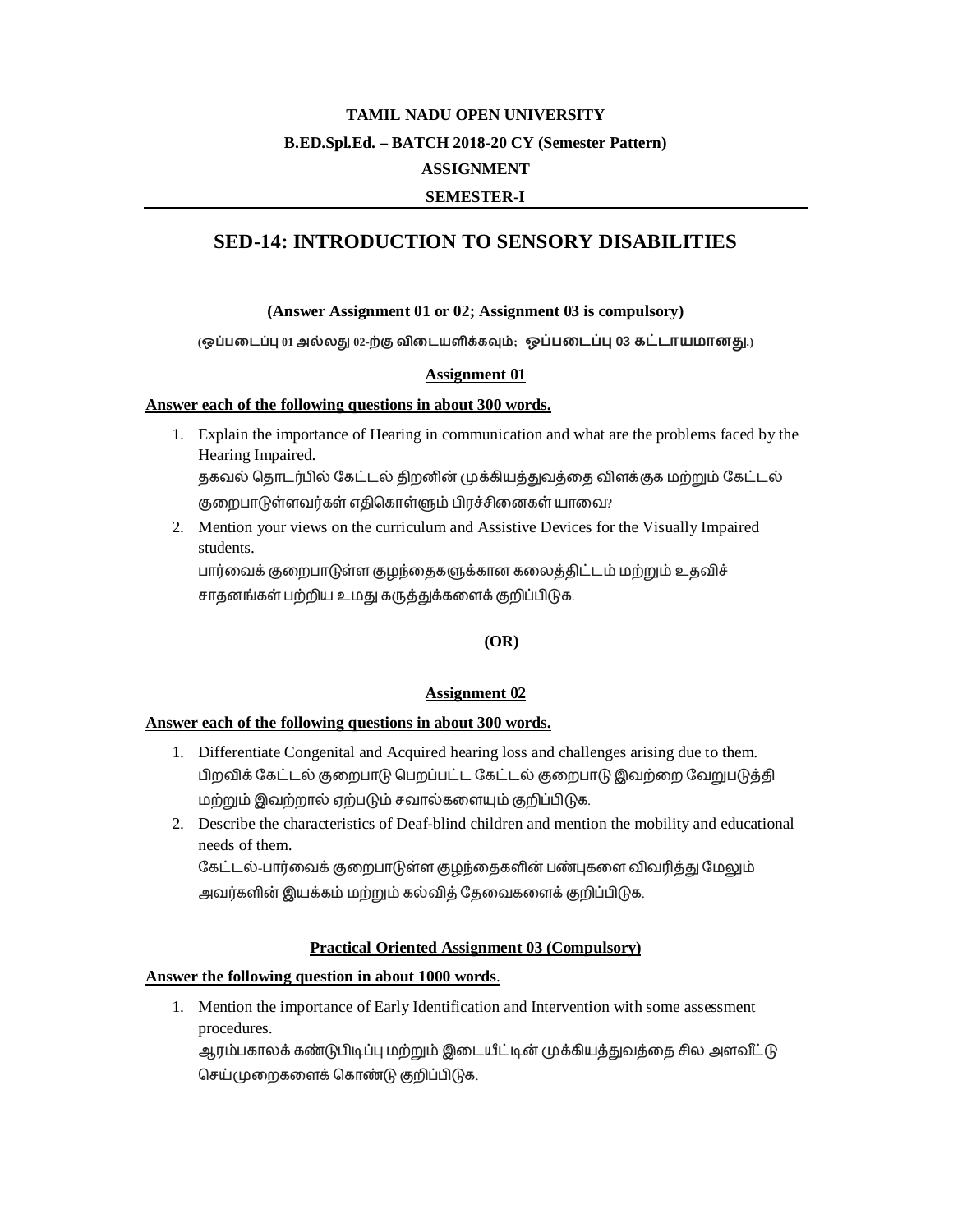# **SED-15: INTRODUCTION TO NEURO DEVELOPMENTAL DISABILITIES**

#### (Answer Assignment 01 or 02; Assignment 03 is compulsory)

(ஒப்படைப்பு 01 அல்லது 02-ற்கு விடையளிக்கவும்; ஒப்படைப்பு 03 கட்டாயமானது.)

#### **Assignment 01**

#### Answer each of the following questions in about 300 words.

- 1. What is meant by Learning Disability? What are the remedial measures to be considered in educating them? கற்றல் குறைபாடு என்பதன் பொருள் என்ன? கற்றல் குறைபாடுள்ளவர்களுக்குக் கல்வி அளிப்பதில் கருத்தில் கொள்ள வேண்டிய குறைதீர் முறைகள் யாவை?
- 2. Describe the various instructional approaches for Autism Spectrum Disorder. ஆட்டிஸம் ஸ்பெக்ட்ரம் குறைபாடிற்கான வல்வேறு கற்பித்தல் அணுகுமுறைகளை விவரி.

#### $(OR)$

#### **Assignment 02**

#### Answer each of the following questions in about 300 words.

- 1. What is meant by Individualised Education Programme? How it can be implemented for an Intellectual Disabled child? தனியாளுக்கான கல்வி நிகழ்வு என்றால் என்ன? இதை அறிதிறன் குறைபாடுள்ள ஒரு குழந்தைக்கு எவ்வாறு பயன்படுத்த வேண்டும்?
- 2. Discuss certain ways to develop an independent living of disabled. ஊனமுற்ற மக்கள் பிறர் துணையின்றி வாழ்வதை உருவாக்க சில வழிகளை விவாதிக்க.

# **Practical Oriented Assignment 03 (Compulsory)**

#### Answer the following question in about 1000 words.

1. Mention your views on Vocational Training and career opportunities of the Disabled ஊனமுற்றோருக்கான தொழில் பயிற்சி மற்றும் வேலைவாய்ப்புகள் பற்றிய உமது கருத்துக்களைக் குறிப்பிடுக.